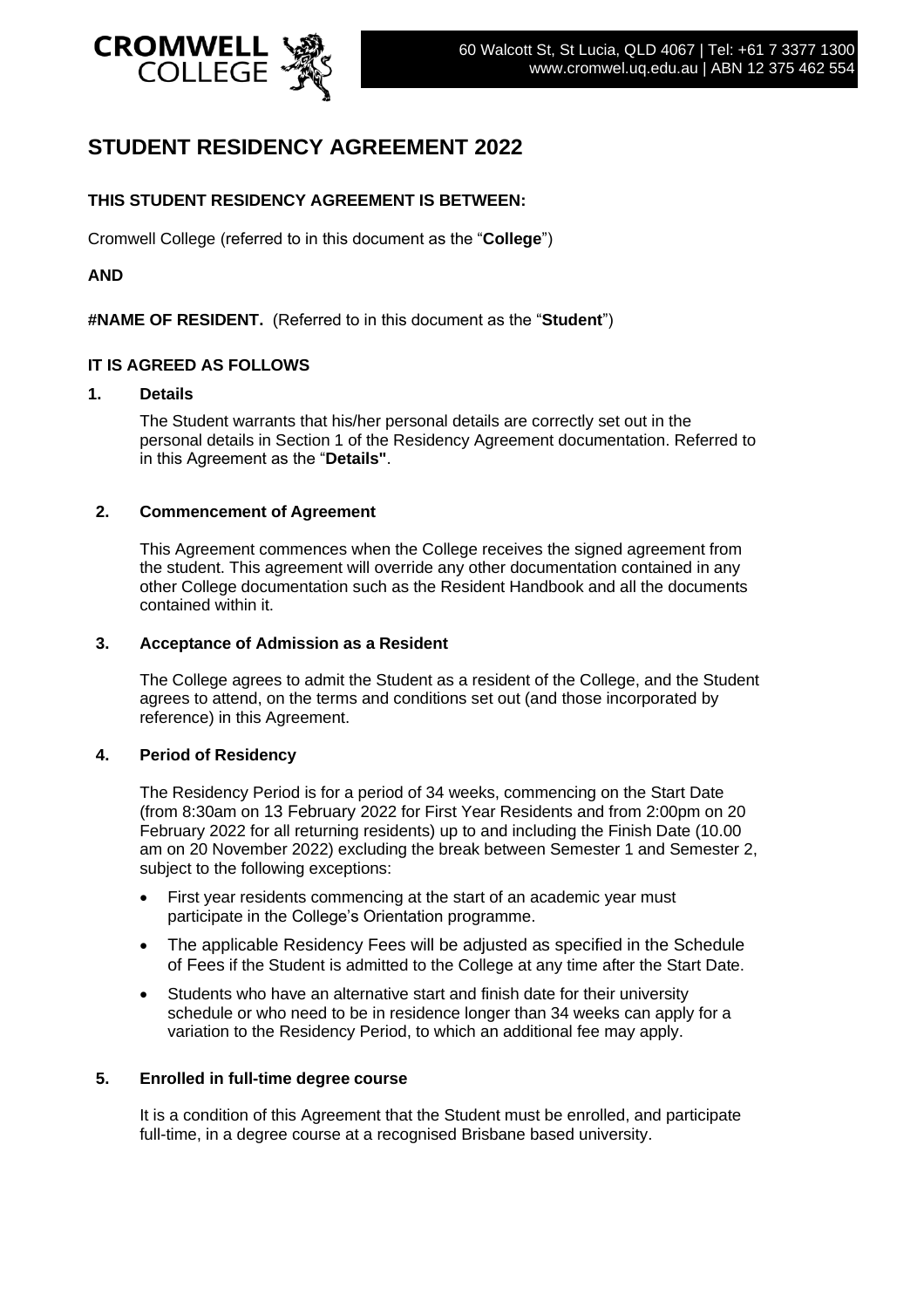# **6. Academic Progress**

Residence at the College is at the discretion of the College and is subject to the students compliance with the College's academic policy

The Student undertakes to keep the College informed about his/her academic progress and to notify the College of any change in his/her enrolment which may require consultation with the College within 5 working days.

The Student consents to the College obtaining from the University any information the College may require about the Student's academic progress or status. The Student agrees to complete a Third Party Authority form.

#### **7. Fees and Charges**

The Student agrees:

- to pay all Fees and Charges stated in the Schedule of Fees in the amounts and by no later than the due dates notified by the College in writing from time to time, and particularly those that are required to be paid prior to commencement of residence at the College.
- to pay any miscellaneous charges, such as guest meals, false alarm callouts etc, by the due date notified in the invoice/s sent by the College.

The College may, in its absolute discretion, terminate a Student's residency without further notice if any Fees or Charges levied by the College, including any required to be paid prior to commencement of residence at the College, are overdue and remain unpaid by 10 working days after the invoice due date.

Any variation to these payment arrangements is at the absolute discretion of the College and will be considered only in extenuating circumstances and upon receipt of written documentation supporting a request.

The College will publish its Fees and Charges on a GST inclusive basis.

# **8. General Conditions**

The Student acknowledges that the Principal has full authority to maintain discipline and standards of behaviour of Students and has general responsibility for all College events, including Student Association events, as well as overall supervision of the College.

Students are to attend all official Cromwell College organized events including formal dinners, Welcome dinner, Academic Dinner and Valedictory Dinner unless University lectures/tutorials are held at the same time. Approval for non-attendance of College events must be given by the Deputy Principal.

The Student agrees, as a condition of this Agreement, to comply with the requirements set out in the College's Student Handbook and to abide by the College's Student Code of Conduct, policies, procedures, conditions and guidelines, as varied from time to time at the absolute discretion of the College, which shall form part of this Agreement and which can also be obtained from the College.

#### **9. Approved Absences**

No rebate of fees will be made where a student leaves before the Finish Date (refer to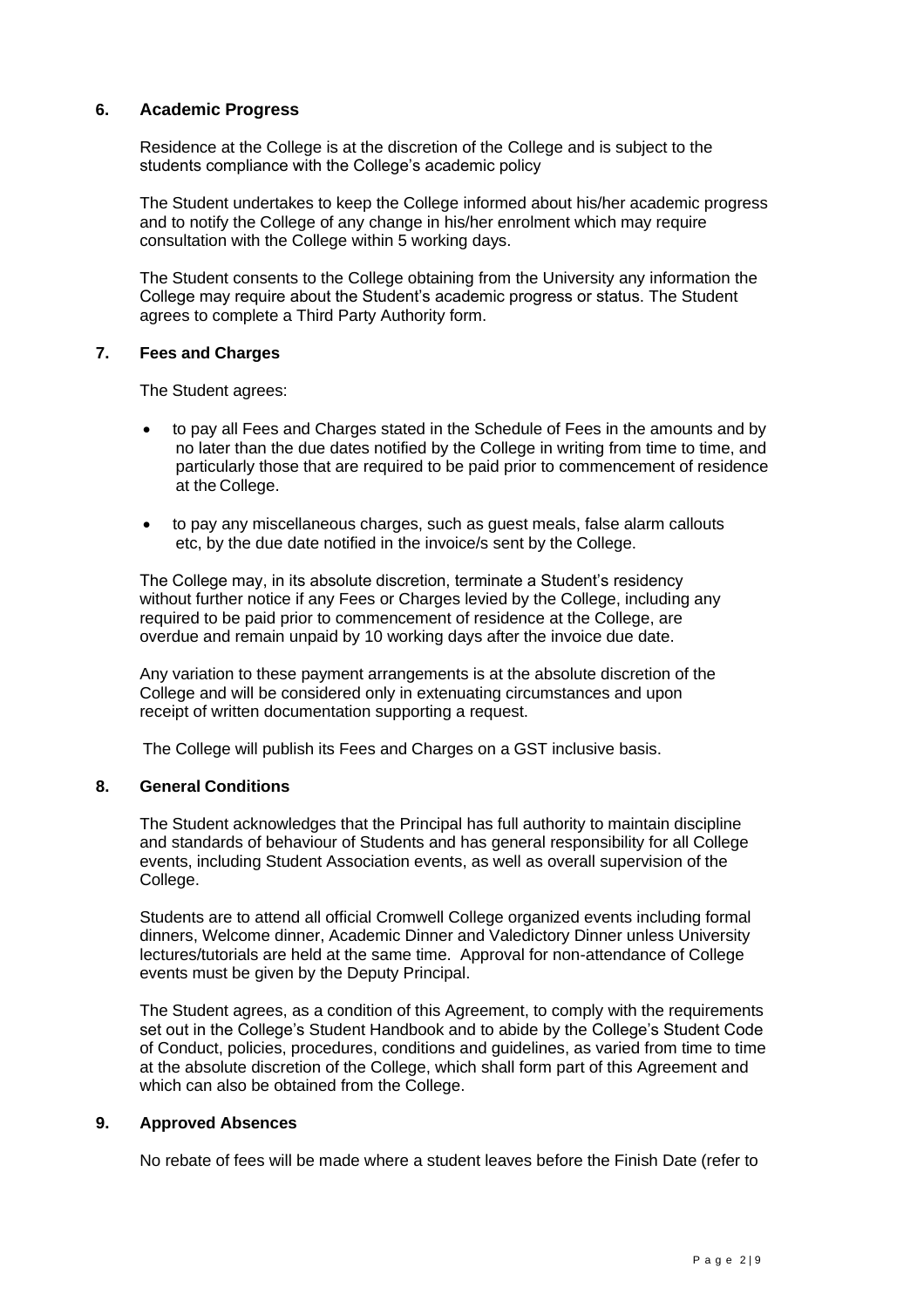clause 4) unless approved in advance by the Principal.

# **10. Assignment, Sub-Letting**

# • **No assignment, sharing or sub-letting**

The Student must not purport to assign or transfer this Agreement or to sub-let, part with or share possession of the room allocated to him/her.

# **11. Insurance and Loss of Property**

The College accepts no responsibility for theft, loss or damage to the Student's personal property, however or wherever this may occur.

The College does not insure a Student's property of any description consequently the Student should take whatever action she considers necessary in relation to insurance of his/her property.

The Student undertakes to be responsible for the security of his/her own belongings and his/her College access fob/keys/gate pass, and will under no circumstance lend or give his/her fob/keys to any person other than a member of the College's administrative staff.

#### **12. Access to Room**

The Student holds a licence to the room allocated to him/her from time to time. The College may, at any time, change the room to which the Students is allocated. Under no circumstances should this Agreement be construed as a lease.

The College may enter the Student's room for any reason and at any time. The Student understands that occasionally it may be necessary for maintenance, housekeeping or emergency purposes. Except in the case of routine room cleaning or an emergency, every reasonable effort will be made to contact the Student before his/her room is entered by College staff.

# **13. Consent in the Event of an Emergency**

Should the College require instruction, authority or direction on any extenuating circumstance concerning the Student (including consent for medical treatment), the College may act upon the instruction, authority or direction of his/her emergency contact, parent or legal guardian, as the College considers to be appropriate in the circumstances (see Details on Page 1).

Should the College be unable to contact a Student's emergency contact, parent or legal guardian, in the event of an emergency (including medical emergency), the College will take such action and do such things as it considers necessary or expedient for the welfare and wellbeing of the Student. The Student agrees to release the College from liability and to indemnify the College in respect of any costs or expenses that the College incurs as a result of the College taking action pursuant to this clause.

# **14. Change of Address**

The Student must inform the College immediately in writing of any change to his/her name or the postal address, email address and/or telephone numbers of his/herself or of his/her parents/ guardians listed as his/her Emergency Contact(s).

# **15. Medical Conditions**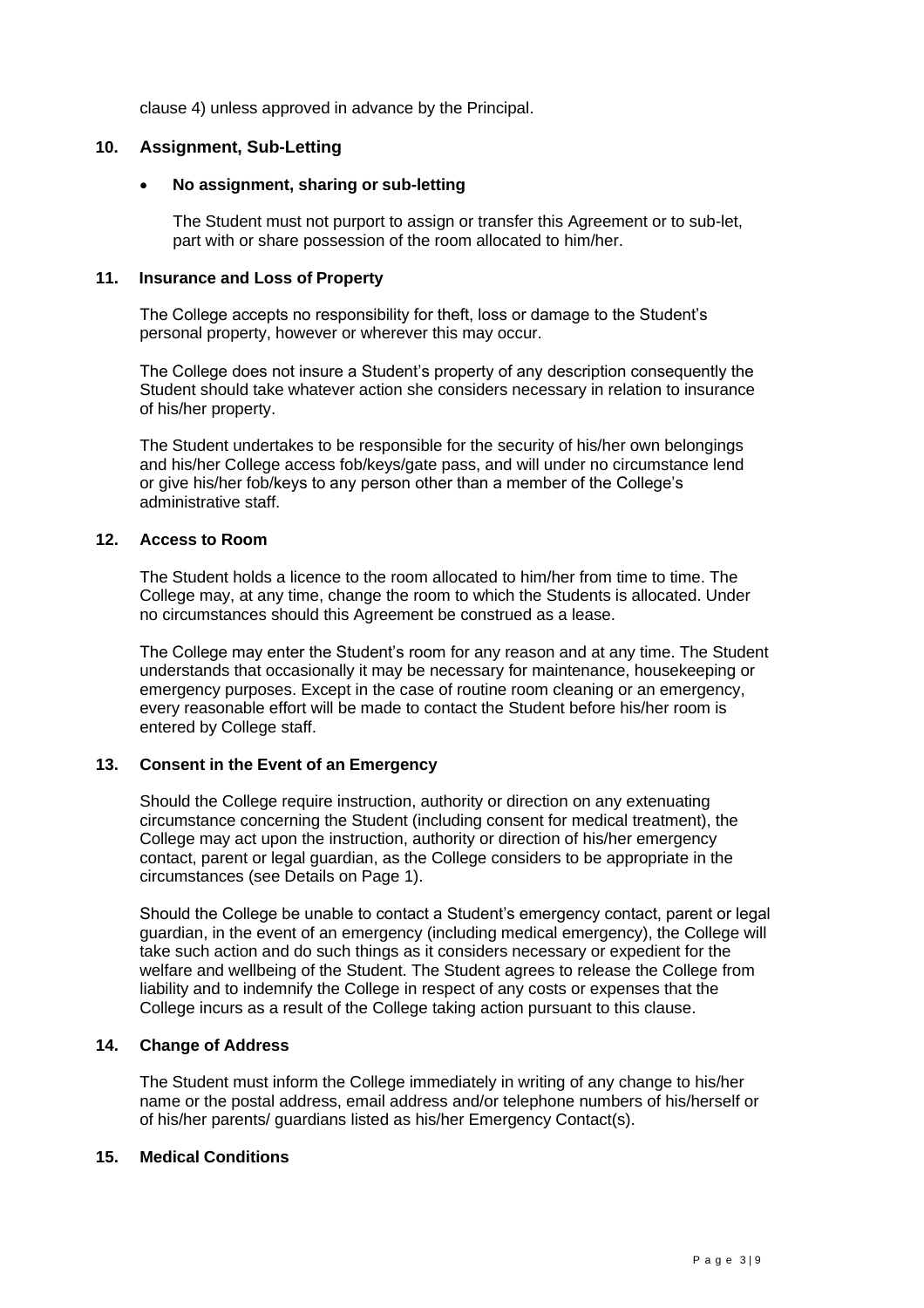The Student must accurately complete the medical form and disclose all relevant medical conditions. The Student agrees to inform the College immediately once the Student is aware of any changes to the information supplied on the medical form.

The Student acknowledges that the College cannot always meet a Student's existing, future or potential needs related to a Medical Condition.

# **16. Personal Information**

The College will deal with Personal Information it receives from the Student in relation to this Agreement in accordance with the Privacy Act 1988 (Cth) .

For the purpose of this Agreement, 'Personal Information' has the meaning given in the Privacy Act 1988 (Cth).

The Student authorises the College to use and disclose such Personal Information in such manner and in such circumstances as the College, in its absolute discretion, considers appropriate for the purpose of the College's functions and activities, or for the education, health, care, welfare or development of the Student.

Personal information is stored domestically. The College will only transfer Personal Information of Students overseas where:

- the Student has provided their express consent; or
- the transfer is authorised or required by law

#### **17. Discipline**

The College's disciplinary policies, rules and procedures apply to the conduct of the Student both inside and outside the College and whether or not the conduct is connected to College activities.

The College may, in its absolute discretion, determine when conduct of the Student warrants discipline and may apply such discipline as the College considers appropriate, including the termination of this agreement, having regard to the College policies, rules and procedures in force from time to time, the conduct of the Student and the health and wellbeing of the student, the other students and staff of the College.

#### **18. No Warranty**

The College does not warrant that it will achieve any particular outcome in respect of the Student or that it can control the behaviour or activities of other Students associates or residents — or their guests.

#### **19. Exclusion of College Liability**

To the fullest extent permitted by law, the Student agrees that the College and the College's employees and agents are not liable to the Student for any injury, loss or damage resulting from:

- any act or omission by the Student and/or any other Student or person in the Student's Room and/or the College; or
- any malfunction, breakdown, interruption or failure in relation to the supply of services to the College or the Student's Room.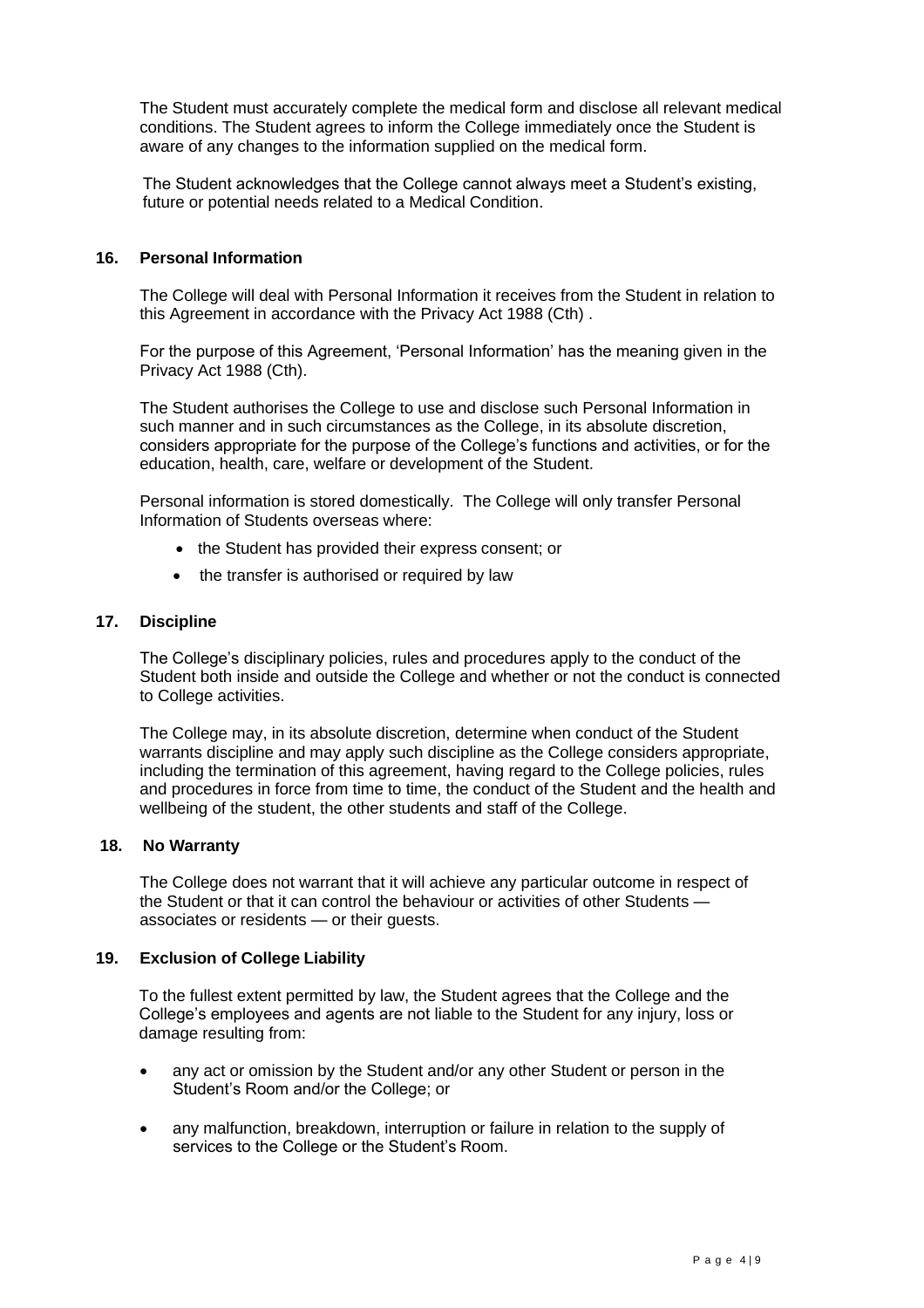# **20. Media Consent - photographic/video/audio/communication**

By signing this Agreement the Student agrees that the College may take and use (on an ongoing basis, even after the Student ceases to be a resident of the College) any photographs, video or sound recordings of the Student and any other reproductions or adaptations of the Student's likeness ("the material"), either in full or part, in conjunction with any wording or drawings, in any College publication, production and presentation.

These publications include but are not limited to the College magazine, website and brochures. The Student agrees that he/she has no rights in the material or in any College publication, production or presentation which includes the material.

If the Student does not give their consent they must notify the Principal in writing when returning this Agreement

#### **21. Alumnae Contact Information**

By signing this Agreement, the Student gives permission for their contact details to be maintained in the College database after his/her residency ceases.

#### **22. Removal of Property at end of Residency**

The Student must vacate his/her room and remove all of his/her belongings by 10.00 am on the date that his/her residency finishes.

#### **23. Abandoned Property**

Any goods that the Student has not removed from the College at the end (or upon earlier termination) of this Agreement are deemed to have been abandoned and will become the property of the College 1 month from that date and may be disposed of as the College deems fit.

# **24. Termination of Agreement by Student**

#### **24.1 Termination by Student**

This Residency Agreement is for 34 weeks. The Student must give six (6) weeks' notice of intention to leave College in writing to the Principal for approval to terminate his/her Residency Agreement.

The College is under no obligation to release the Student and/or his/her financially responsible parent/guardian from this Agreement. If the Student wishes to be released from this Agreement, for reasons outside the College's control (e.g.: the Student withdraws from University, has financial or health difficulties, etc.) prior to the exhaustion of the Agreement (34 weeks), the Student will pay a withdrawal fee of \$4,000.

The Student may apply to have the withdrawal fee waived due to exceptional circumstances at the sole discretion of the Principal. The application must be accompanied by supporting documentation to substantiate the request. No application for release from a contract will be considered without supporting documentation.

Any Fees and Charges paid for the semester by the Student will be forfeited on termination of the agreement. Termination of the Student Residency Agreement will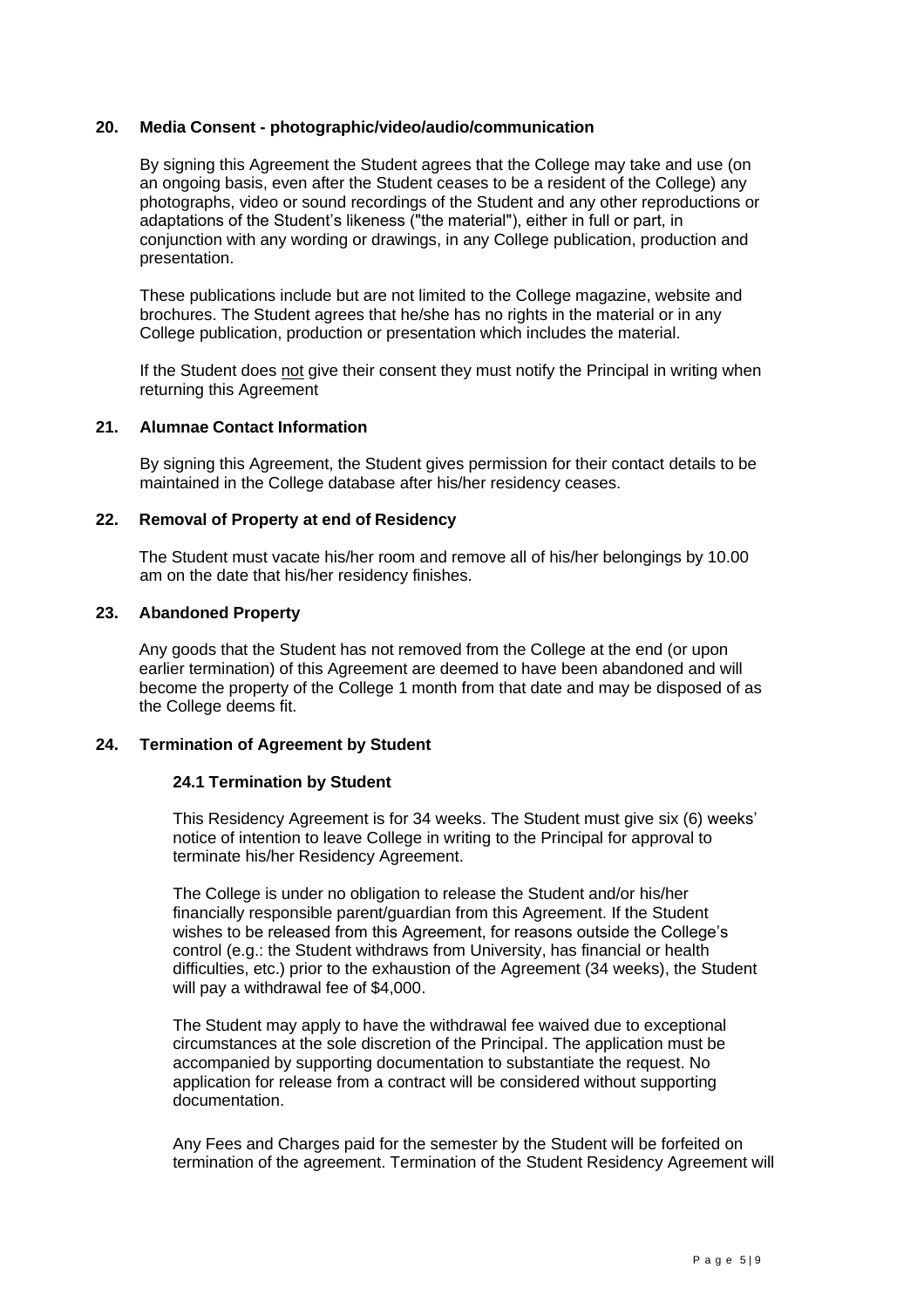terminate any bursary, scholarship or financial assistance agreement offered to the student.

# **24.2 Termination by College – Breach by Student**

The College may at any time by written notice to the Student (which may be delivered by email) and without prejudice to its other rights and remedies, immediately terminate this Agreement (and the Student's residency) if in the opinion of the Principal the Student has breached this Agreement, the requirements of the College's Handbook, the Student Code of Conduct, other relevant policies, guidelines, rules or procedures.

If the College terminates this Agreement the Student must by 10.00 am (or any other time specified) on the date in the notice of termination:

- vacate the College
- leave his/her room in a clean and tidy state
- remove all of his/her personal property.

Any Fees and Charges paid for the semester by the Student will be forfeited.

# **24.3 Force Majeure**

If a Force Majeure event occurs, the College may, in its discretion do any one or more of the following:

- require the Student to vacate his/her room for the period identified in a written notice
- impose restrictions on movement of the Student
- require the Student to quarantine in the place and on terms required by the College
- suspend the terms of this Agreement for the period notified in writing by the College
- change the period of the Residency Period and/or the Start Date and the Finish Date and/or any term dates
- terminate this Agreement.

If the College exercises its discretion pursuant to this clause 24.3, the College may, in its discretion, adjust the Residency Fee.

# **25. Waiver and Exercise of Rights**

A single or partial exercise or waiver by a party of a right relating to this Agreement does not prevent any other exercise of that right or the exercise of any other right. A party is not liable for any loss, cost or expense of any other party caused or contributed to by the waiver, exercise, attempted exercise, failure to exercise or delay in the exercise of a right.

# **26. Delivery of Notice to Student**

Unless a different method of service is expressly required in regard to a provision of this Agreement, delivery of a notice to the Student may be effected by personal delivery, email, or by letter addressed to the latest home address as notified by his/her to the College.

# **27. Governing Law and Jurisdiction**

This Agreement is governed by the law of Queensland and the parties submit to the non-exclusive jurisdiction of the courts of that State.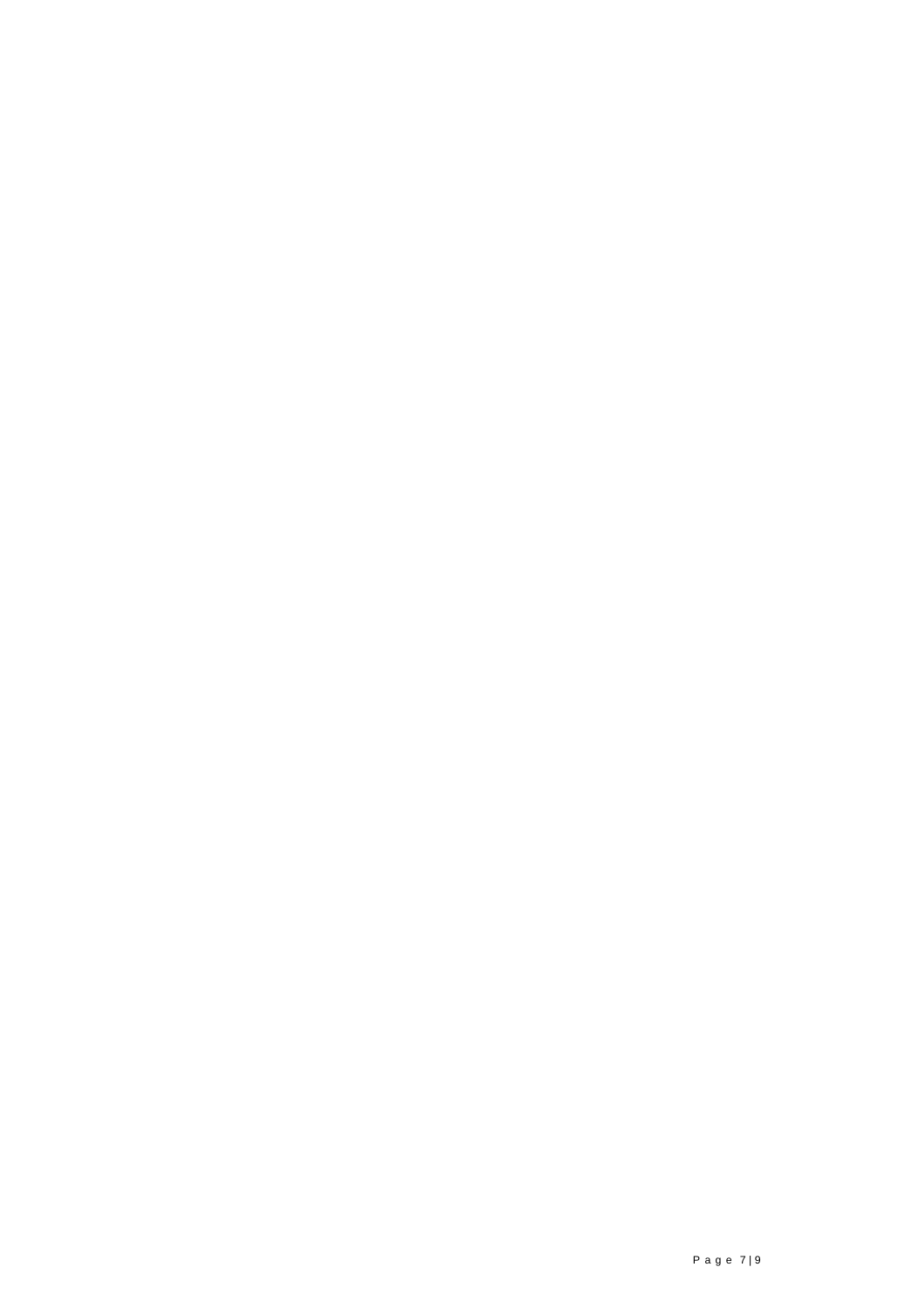# **Definitions in this Agreement:**

**"Agreement"** means this Agreement and includes any variation(s) agreed in writing from time to time.

**"Deposit"** means the Deposit described in the Fees and Payment Schedule to the Agreement.

**"College"** means Cromwell College

**"Details"** means the personal information and details contained in Clause 1 of the Agreement.

"**Fees and Charges"** means the amounts in the Fees and Payment Schedule. Fees for the following year are set in October by the College Council.

**"Finish Date"** means the date identified in Clause 4 as the Finish Date.

**"Force Majeure Event"** means an event outside the control of the College which adversely affects the capacity of the College to comply with the obligations of the College under this Agreement and includes (without limitation) a pandemic, outbreak of infection or illness, war, civil unrest, terrorist attack, fire, flood, weather event or the consequences of a weather event and closure of or restriction of access to the campus to the University of Queensland for any reason or a change of the Law.

**"Full-Time"** means a load equivalent to four courses i.e. 8 units at UQ / 48 units at QUT or 6 units at UQ / 36 units at QUT if approved by the Deputy Principal. For other universities student enrolment expectations would be equivalent.

**"Medical Condition"** means any form of disease, illness, injury or abnormality in the body or mind that interferes with a person's usual activities or feeling of wellbeing and includes any physiologic, mental or psychological condition or disorder diagnosed by a registered Doctor of Medicine or registered health care professional.

**"Orientation Week"** means the program of activities and presentations, provided to Students who are new to the College prior to their commencement as residents.

**"Principal"** means the Principal & CEO of Cromwell College or a person acting in that role from time to time.

**"Residency Fee"** means the Residency Fee stated in the Fees and Payment Schedule to the Agreement for the Residency Period.

**"Residency Period"** has the meaning in clause 4.

**"Start Date"** means the date identified in Clause 4 as the Start Date.

**"University"** means any tertiary institution approved by the College which has a campus in Brisbane.

**"Working Day"** means a day that is not a Saturday, Sunday, public holiday or special holiday in Queensland.